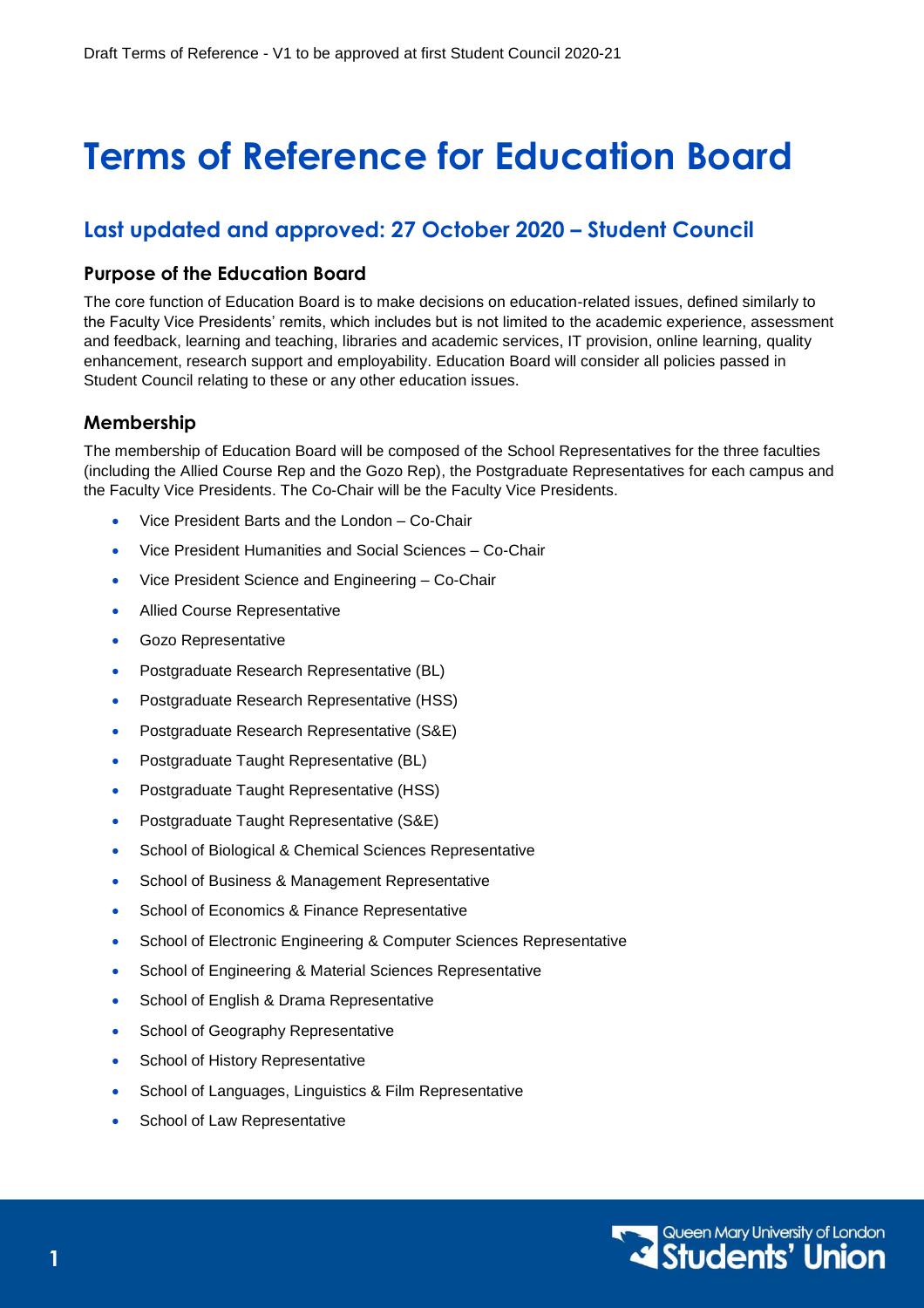Draft Terms of Reference - V1 to be approved at first Student Council 2020-21

- School of Mathematical Sciences Representative
- School of Medical and Dental Sciences (Dental) Representative
- School of Medical and Dental Sciences Clinical (Medicine) Representative
- School of Medical and Dental Sciences Pre-Clinical (Medicine) Representative
- School of Physics & Astronomy Representative
- School of Politics and International Relations Representative

#### **In Attendance**

Education Coordinator – Secretary

### **Responsibilities**

- This subcommittee is bound by the Articles of Association of Queen Mary Students' Union and its Bye-Laws there under.
- Education Board is a subcommittee of, and is accountable to, Student Council and its Terms of Reference are set by Student Council.
- Its responsibilities include those listed under Bye-Law 7 Student Council.
- To discuss education issues and to develop the strategy of the Students' Union on matters of education.
- To pass policy relevant to the area of the Union the subcommittee represents; it is the responsibility of the Executive Officer present to identify any policies which need to go to Student Council instead.
- To make any recommendations for Bye-Law changes to Student Council.
- To report and resolve any common issues or concerns raised by students.
- To escalate any informal complaints not resolved by the subcommittee to the President and any formal complaints to be sent to the President directly as per Bye-Law 21 – Complaints Procedure.

### **Meetings**

- Meetings of Education Board will take place termly, with one meeting in semester 1, one meeting in semester 2 and one meeting in semester 3.
- Quoracy is no less than 1/3rd of members in line with the Bye-Laws for Student Council.
- Meetings shall take place at least 1 week before Student Council not including those taking place in term 3.
- The agenda for the meeting shall be circulated at least 1 week in advance with any member being able to add agenda items at the Chair's discretion.
- The secretary shall take notes of the meetings and send the ratified formal minutes to the next Student Council to note.
- Ratified notes shall be uploaded to the QMSU website no later than a week after ratification.
- Any person not listed above may attend a meeting at the invitation of the Chair.